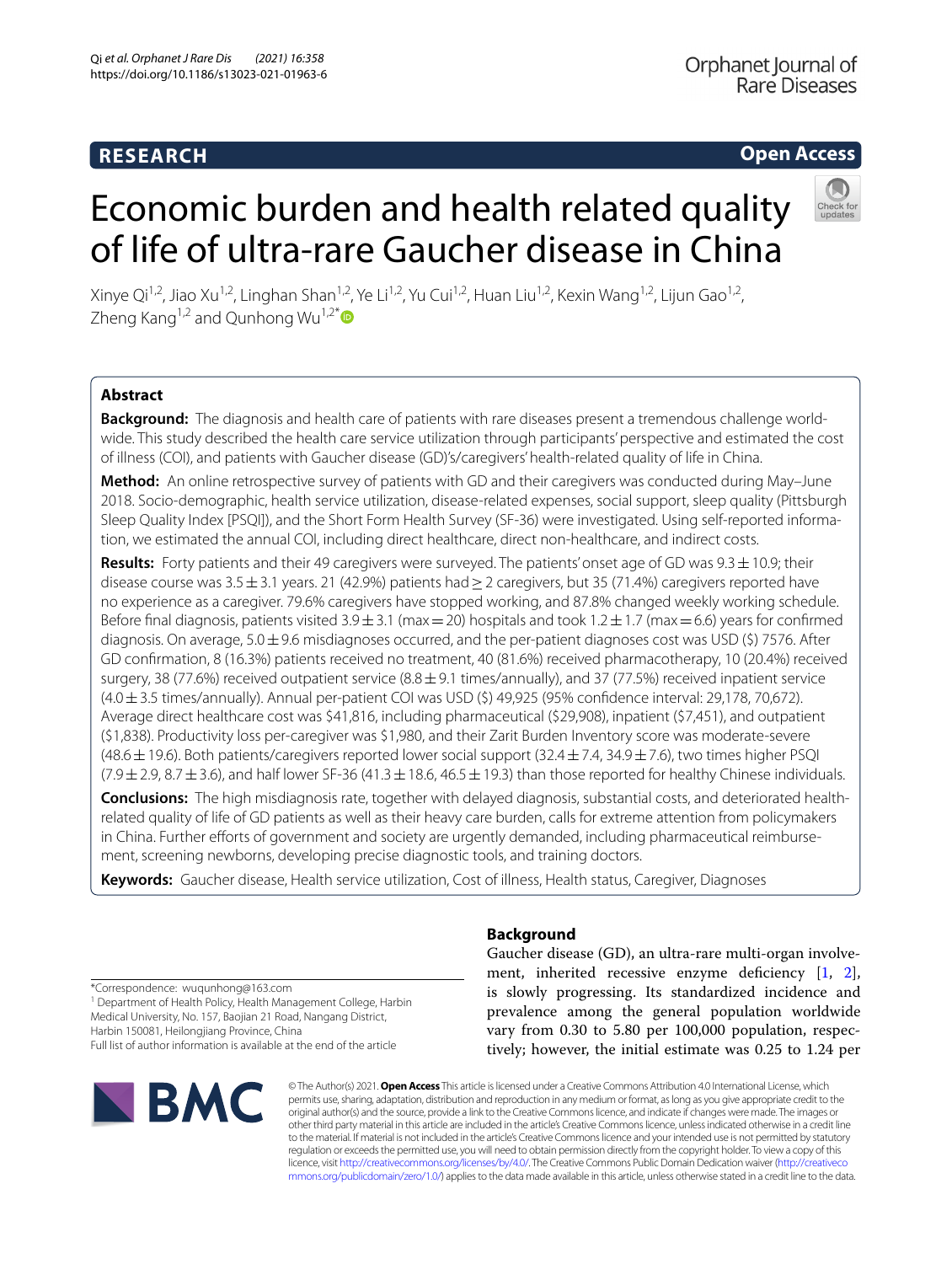100,000 population [\[3](#page-9-2), [4](#page-9-3)] with hundreds of patients diagnosed with GD in China. Accompanying symptoms of GD include anemia, thrombocytopenia, splenomegaly, hepatomegaly, and bone involvement [\[5](#page-9-4)], which often cause signifcant mpairs to their health and the quality of life. And once diagnosed, it ought to be managed with enzyme replacement therapy  $[6, 7]$  $[6, 7]$  $[6, 7]$  $[6, 7]$ , but results in enormous expenses.

Currently, the efective therapy for GD patients, such as enzyme replacement therapy and substrate reduction therapy, which must be administered continually, are extremely costly for patients and caregivers [[8,](#page-9-7) [9\]](#page-9-8). Further, caregivers may experience workdays loss, absenteeism, and job changes while caring for their patients [[10\]](#page-9-9). Measuring the economic cost of illness can provide better information to policymakers to develop more targeted interventions to GD at various levels of the health care system [[11\]](#page-9-10). Measuring the economic and care burdens of diseases to the society will facilitate the prioritized healthcare policies and strategies [\[1\]](#page-9-0). However, evidence on the fnancial burden (e.g., direct healthcare costs, direct non-healthcare costs, and indirect costs) associated with GD in China is limited  $[12, 13]$  $[12, 13]$  $[12, 13]$  $[12, 13]$  $[12, 13]$ . Extensive health care utilization and frequent medical care and expenses are associated with the economic burden of patients and caregivers [[14\]](#page-9-13). Hence, it is essential to identify costs and health-related quality of life of GD patients/ caregivers in China [[15\]](#page-9-14).

The World Health Organization has emphasized the need for urgent action to diagnose and treat people with rare diseases [\[16](#page-9-15)]. However, the diagnosis and treatment of rare diseases in China are still at a preliminary stage. Definitive GD diagnosis in China is difficult, especially with the high phenotypic heterogeneity of GD [\[17](#page-9-16)]. Several studies have explored the length of time required for diagnosing rare diseases [\[18,](#page-9-17) [19](#page-9-18)]. A long duration is often required before a correct diagnosis or treatment, which implies considerable discomfort for the patients with rare diseases, such as GD, and their families. To the best of our knowledge, few studies have focused on health service utilization and costs of GD, including the diagnosis [[20\]](#page-9-19).

This study aimed to describe the health care service utilization through participants' perspective, estimated the cost of illness, health-related quality of life of patients with GD, and the quality of life of their caregivers.

# **Methods**

#### **Development of the survey**

An online retrospective survey of patients with GD and their caregivers was conducted for data collection. The inclusion criteria for patients were as follows: (i) a diagnosis of GD by a physician before the study; (ii) with a caregiver who was familiar with the whole treatment process of them; (iii) if the patient was under 15, with a voluntary caregiver to help answer all the real information of them. The inclusion criteria for the caregivers included that he/she was: (i) the primary caregiver ; (ii) was thoroughly familiar with the patient's disease; (iii) accompany patients every visit to the treatment; and (vi) was able to understand the content of the questionnaire.

The China Gaucher disease family exchange group (C-GDFEG) is currently the largest GD information exchange platform in China. The questionnaire, including the patient part and the caregiver part, was distributed simultaneously to eligible patients with GD and their caregivers. In the case of patients<15 years or patients who are dependent partly or on full-time care, the patient part asked whether the patient can answer independently, and questions were set up in two ways (et al., "Birthdate of you" or "Birthdate of the patient"). The patient part was answered by themselves or with their caregivers' help if they can understand questions; if not, patients' information will be answered only by their caregivers.

## **Questionnaire design and data collection**

From the literature review, we identifed key areas that were both important for the patients and families, and essential for the health authorities and service provision planning. The online self- administered questionnaire for the patients with GD, their caregivers, and their households comprised the following sections: (i) socio-demographic characteristics; (i) health service utilization ; (ii) cost of illness; (iii) social support; (iv) sleep quality; (v) care burden; and (vi) self-reported health (using SF-36).

#### **Defnition and measurements**

#### *Socio‑demographic characteristics*

The patients' socio-demographic characteristics included age, sex, current residence, mean age at onset, disease duration, type of GD, family history of GD, and caregivers' number. Socio-demographic characteristics of the caregivers included the daily care time, experience of being a caregiver, stopped working because of patients' GD, change of weekly working scheme because of patient's GD, and members with chronic disease>60/<5 years of age. Besides, whether living on minimum subsistence allowance or relatives' relief or not was also reported.

# *Health service utilization and caregivers' perception of GD treatment*

The health service utilization data were collected in this study to assess patients' diagnosis and treatment status. Health service utilization covering the 12 months health service utilization of patients with GD surveyed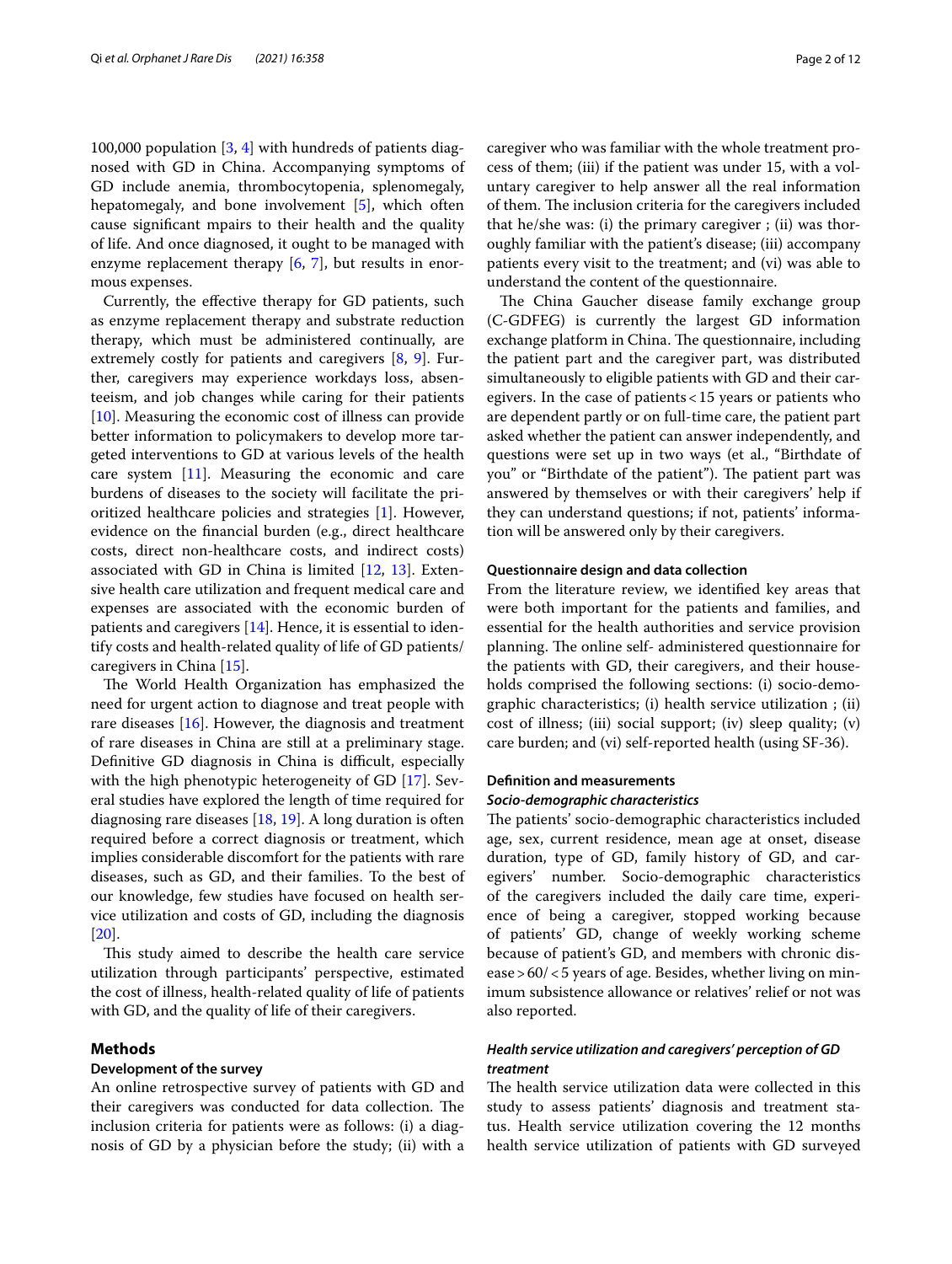by self-designed questions, including the following: (i) the original reason to see the doctors; (ii) symptom; (iii) types of medical institutions frequently visited; (iv) the number of hospitals visited for GD diagnosis; (v) total cost of GD diagnosis; (vi) length before the fnal GD diagnosis was confrmed; (vii) misdiagnoses ; (viii) the number of misdiagnoses ; (ix) therapy after GD diagnosis; (x) outpatient/inpatient visit for GD; (xi) traffic time; and (xii) surgery/pharmacologic therapy after GD diagnosis.

Additionally, caregivers' perceptions, "the availability and affordability of therapeutic drugs," "difficulties during GD treatment," "knowledge of GD," and "difficulties to get diagnosis information" were also investigated.

# *Cost of illness*

We retrospectively evaluated the total cost of GD, comprising direct healthcare, direct non-healthcare, and indirect costs for patients and their families. Costs comprised the following components: *Direct healthcare costs*: (i) daily outpatient/inpatient treatment cost; (ii) laboratory and diagnostic costs; (iii) imported/domestic drugs' costs; (iv) formal care cost; (v) other direct outpatient/ inpatient medical costs; *Direct non-healthcare costs*: (vi) outpatient/inpatient costs for accommodation/transportation/meals; (vii) artifcial nutrition costs; (viii) other direct non-healthcare costs; and *Indirect costs*: (ix) daily lost wages of caregivers.

Respondents were also asked to recall the use of resources: (i) outpatient/inpatient visit frequencies (consultations ) annually ; (ii) the average days for each outpatient/inpatient visit; and (iii) total days of lost wages annually. The resources used were multiplied by the corresponding unit cost to estimate the annual cost per patient, and the monetary values of the unit prices were reported in USD [\$, Purchasing Power Parities in the study years of OECD National Accounts Statistics (2018): [https://data.oecd.org/conversion/purchasing-power](https://data.oecd.org/conversion/purchasing-power-parities-ppp.htm#indicator-chart)[parities -ppp.htm#indicator-chart.](https://data.oecd.org/conversion/purchasing-power-parities-ppp.htm#indicator-chart)]

#### *Zarit Burden Inventory*

The subjective burden of the caregivers was measured by ZBI (22-item version), with item scores ranging from 0 (never) to 4 (nearly always). The total score ranges from 0 to 88, and scores<21 correspond to little or no burden while scores > 61 correspond to severe burden [[21\]](#page-9-20).

## *Social Support Rating Scale*

SSRS comprises 10 items and includes three subscales: subjective support (4 items), objective support (3 items), and utilization of support (3 items). The total SSRS score ranges from 12 to 66 points, and higher scores indicate a higher level of social support [[22\]](#page-9-21).

# *Pittsburgh Sleep Quality Index*

Sleep quality of individuals in 1 month was measured using the PSQI (comprises 19 items and 7 dimensions), which includes subjective sleep quality, sleep onset latency, total sleep duration, sleep efficiency, sleep disturbances, use of sleep medication, and daytime dysfunction. The sub-total of the scores of each dimension ranges from 0 to 3, and the maximum score is 21. The cut-off score for PSQI-defined cases of poor sleep quality is ≥ 6. A Chinese PSQI version has been validated with adequate reliability [[23](#page-9-22)].

## *The medical outcomes study 36‑item Short Form*

Quality of life was measured by the SF-36 comprising 36 items, including the physical and mental component scores [\[24](#page-9-23)]. Subscale scores are then transformed from the normal scale to a 0–100 standardized score scale, with higher scores indicating more positive health status and a better health-related quality of life.

#### **Statistical analyses**

Descriptive analysis was conducted to evaluate the social demographic characteristics, the status of health service utilization, cost of illness, and health-related quality of life. Continuous variables were presented as means  $\pm$  SDs, and categorical variables were presented as absolute and relative frequencies. The 2.5 and 97.5% quantiles of the bootstrap distribution were used as the limits of the 95% CI. Subgroup comparisons of healthrelated quality of life and COI were conducted using student t-tests for two groups and one-way ANOVA tests for three or more groups. Correlation analysis were used to continuous variables. All statisitical analyses were conducted using SAS software, version 9.4 (SAS Institute, North Carolina, US).

# **Results**

# **Socio‑Demographic characteristics**

From May to June 2018, we contacted a total of 98 families of patients with GD in C-GDFEG before conducting this survey. A total of eligible 51 (52.04%) patients enrolled in this study. Both the patient part and the caregiver part completely answered was considered as a valid questionnaire. Of them, 49 (validity rate 96.08%) patients with GD and their caregivers  $(n=49)$  completed the questionnaire were included in this study. The contact details of the researchers were also sent to the participants for information and further communication.

Characteristics of enrolled patients with GD, families, and caregivers are shown in Table [1](#page-3-0), which shown GD often occur in child and adolescents.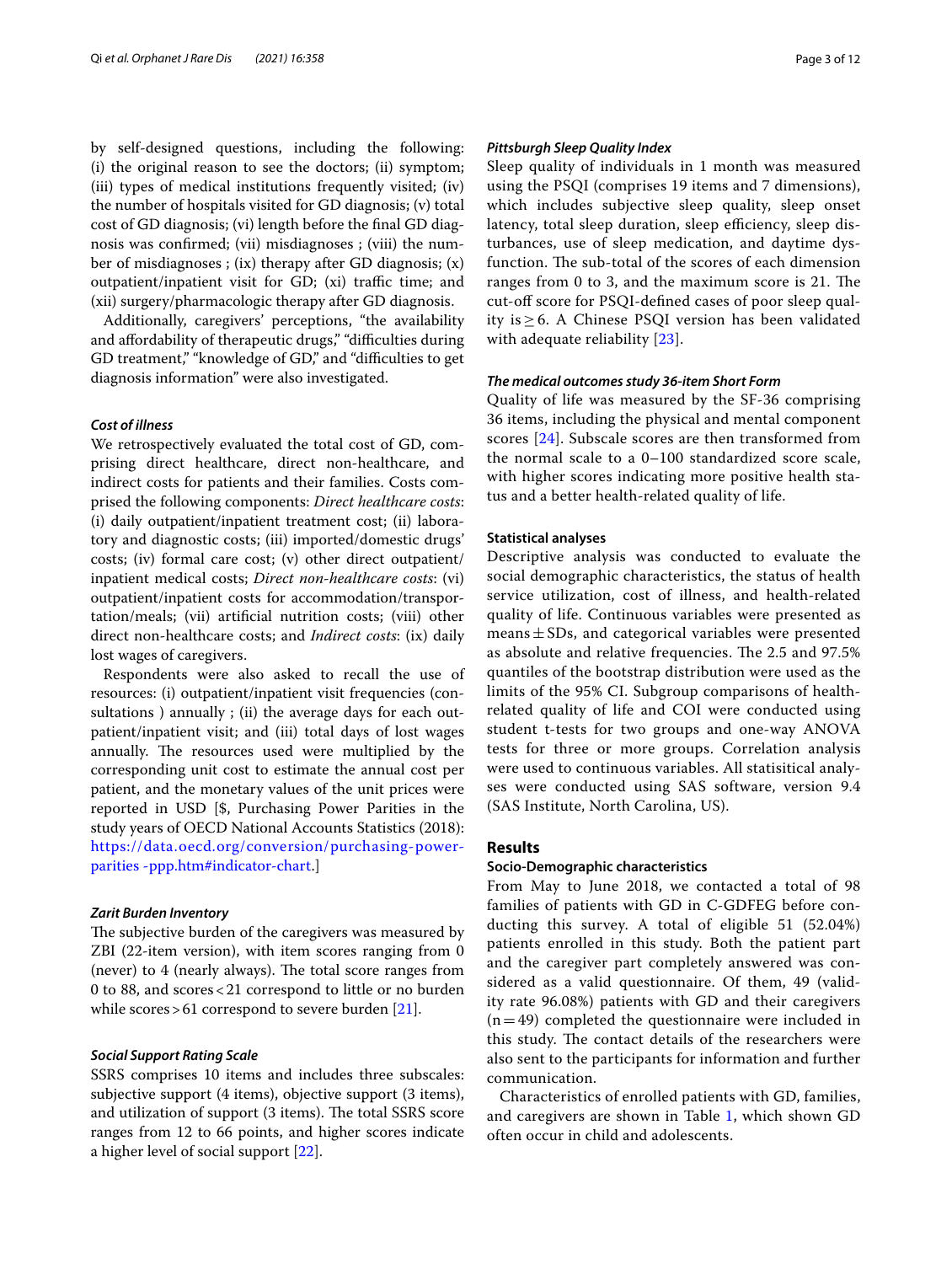<span id="page-3-0"></span>**Table 1** Characteristics of enrolled patients with Gaucher disease

| Items                                      | Sample (n)      | Proportion (%) |  |  |
|--------------------------------------------|-----------------|----------------|--|--|
| Sex                                        |                 |                |  |  |
| Male                                       | 25              | 51.0           |  |  |
| Female                                     | 24              | 49.0           |  |  |
| Age group (mean age at survey) in years    |                 |                |  |  |
| $() - 4$                                   | 19              | 38.9           |  |  |
| $5 - 7$                                    | 5               | 10.2           |  |  |
| $8 - 12$                                   | 12              | 24.5           |  |  |
| $13 - 14$                                  | $\overline{2}$  | 4.1            |  |  |
| $\geq$ 15                                  | 11              | 22.5           |  |  |
| Age at onset, years                        |                 |                |  |  |
| $Mean \pm SD$                              | $9.3 \pm 10.69$ |                |  |  |
| Max                                        | 44              |                |  |  |
| Min                                        | 1               |                |  |  |
| Disease course from symptom onset,<br>days |                 |                |  |  |
| $Mean \pm SD$                              | $3.5 \pm 3.1$   |                |  |  |
| Max                                        | 12.1            |                |  |  |
| Min                                        | 0.3             |                |  |  |
| Median                                     | 2.0             |                |  |  |
| Types of Gaucher disease (GD)              |                 |                |  |  |
| Type I                                     | 20              | 40.8           |  |  |
| Type II                                    | 5               | 10.2           |  |  |
| Type III                                   | $\overline{4}$  | 8.2            |  |  |
| Not clear                                  | 20              | 40.8           |  |  |
| Number of caregivers                       |                 |                |  |  |
| 1                                          | 28              | 57.1           |  |  |
| $\geq$ 2                                   | 21              | 42.9           |  |  |

*SD* standard deviation

Among patients' families (see in Additional fle [1](#page-9-24): Table 1), 18.4% had a family history of GD, and 85.7% had family members aged > 60 years. We have measured the daily care time of care by a closed-form problem with four options  $(1 = < 6 \text{ h}, 2 = 6 - 12 \text{ h}, 3 = 12 - 18 \text{ h},$  $4=18-24$  h); therefore, we are unable to provide the mean daily care time of care. Among the 49 caregivers, 81.6% reported caring for the patients for  $> 6$  h daily, and 71.4% having no caregiving experience. Further, 79.6% and 87.8% of caregivers stopped working and absenteeism. 79.6% changed their weekly working schedule. The Zarit Burden Inventory (ZBI) score, indicating the burden of the caregivers, was from moderate to severe  $(48.57 \pm 19.57)$ .

#### **Health service utilization**

The profile of health service utilization of patients with GD is shown in Additional fle [1](#page-9-24): Table 2. Patients' original reasons for visiting the doctors included enlarged liver and spleen (71.4%), normocytic anemia (36.7%),

dyskinesia (12.2%), and osteopenia (8.2%). Among all surveyed patients, the two most frequent symptoms were hepatosplenomegaly (85.7%) and normocytic anemia (73.5%). Many patients (43.5%) reported that they had to travel to the tertiary hospitals in other provinces to get confrmed diagnosed. Among 49 patients, 77.6% received outpatient service, and 77.5% received inpatient service.

Hardly recognized by many doctors, the patients visited 3.9 $\pm$ 3.1 hospitals, and it took 1.2 $\pm$ 1.7 (median=0.4,  $max=6.6$ ) years for the diagnosis to be confirmed. The total cost for GD diagnosis was USD (\$) 7575.8 (median); 59.2% of patients experienced  $\geq$  1 misdiagnosis, with a mean of 5.0 (SD = 9.6, median = 2.0). Before the correct diagnosis, most patients were misdiagnosed with unexplained splenomegaly (65.5%), hypersplenism (44.8%), and hemophilia (10.2%). Eight (16.3%) patients received no health service following GD diagnosis. Ten patients underwent surgery (20.4%; splenectomy  $=$  9; hematopoietic stem cell transplantation  $=1$ ). The remaining 40 (81.6%) received pharmacotherapy, among whom 14 (35.0%) had not used medications as prescribed, 27 (67.5%) reported using imported drugs, 9 took imiglucerase (the medicine used treatment of GD), and 5 were still using imiglucerase from the onset of GD diagnosis; all 49 (100%) agreed that the high price of medicine led to the failure of compliance with the doctor's prescription. Furthermore, 36 (90.0%) reported purchasing their medications at medical institutions or pharmacies, while 31 (71.5%) purchase from overseas.

Additional fle [1](#page-9-24): Table 1 shows the caregivers' perception of GD treatment. Most (89.8%) caregivers perceived that the availability of therapeutic drugs was problematic. All (100%) caregivers reported their inability to afford therapeutic drugs. 48 (98.0%) Caregivers reported have no knowledge of GD. Most (96.0%) caregivers felt difficulty in obtaining diagnosis information. The top two problems confronting the caregivers during GD treatment were "high treatment cost" (95.8%) and "far away from hospitals" (75.0%). Up to 79.6% of 49 caregivers were extremely unconfdent about future treatment.

# **Cost of illness**

The cost of illness of patients with GD is shown in Table [2.](#page-4-0) In total, the mean annual economic burden of GD was estimated at \$48,771. The mean direct healthcare costs of GD estimated at \$41,816.2 (85.7% of total costs) mainly comprised of taking medicine at home (61.3% of total costs), inpatient treatment (15.3%), outpatient treatment (3.8%), and medical tests (3.4%).

The average annual direct non-healthcare costs added up to \$4,974.4 (10.2% of total costs). With both direct healthcare and non-healthcare costs, the annual direct cost was estimated at \$46,790.6. The indirect costs for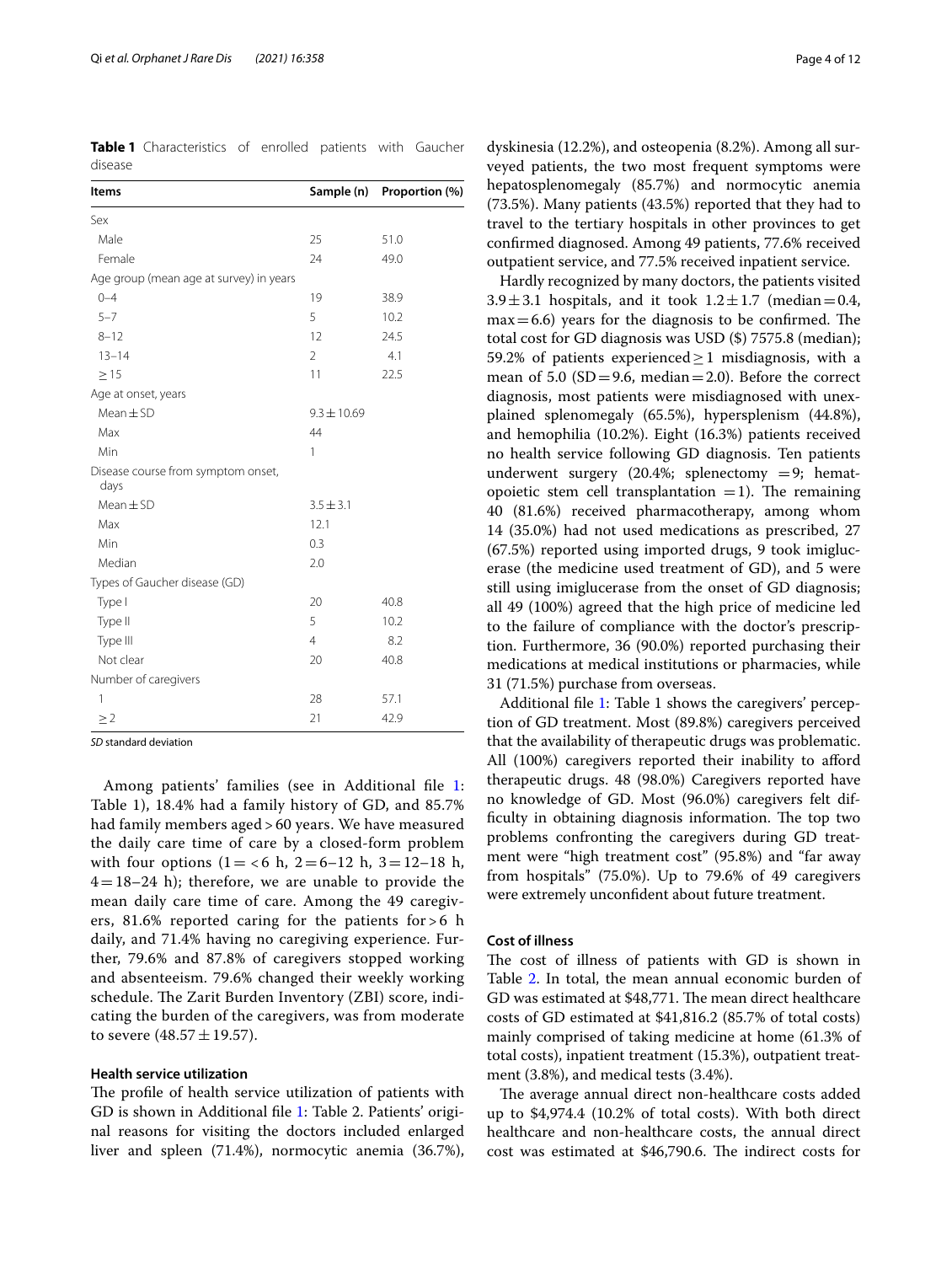|                                              | <b>Mean annual costs</b> | 95% CI           |                    | Ratio of COI (%) |  |
|----------------------------------------------|--------------------------|------------------|--------------------|------------------|--|
|                                              |                          | <b>Low limit</b> | <b>Upper limit</b> |                  |  |
| Direct healthcare cost                       | $41,816.2 \pm 65,745.4$  | 21,064.4         | 62,568.0           | 85.74            |  |
| Outpatient medical treatment                 | $1838.1 \pm 3029.4$      | 881.9            | 2794.4             | 3.77             |  |
| Inpatient medical treatment                  | 7451.2±10,392.2          | 4171.1           | 10,731.4           | 15.28            |  |
| Pharmaceutical treatment                     | 29,907.6 ± 63,861.1      | 9750.6           | 50,064.7           | 61.32            |  |
| Medical tests                                | 1675.9 ± 3207.2          | 663.6            | 2688.2             | 3.44             |  |
| Formal care                                  | 580.6 ± 817.7            | 322.5            | 838.7              | 1.19             |  |
| Other cost/expenditures                      | $362.7 \pm 654.3$        | 156.2            | 569.3              | 0.74             |  |
| Other cost/expenditures of outpatient        | $88.1 \pm 159.7$         | 37.7             | 138.5              | 0.18             |  |
| Other cost/expenditures of inpatient         | $274.6 \pm 633.0$        | 74.8             | 474.5              | 0.56             |  |
| Direct non-healthcare cost                   | 4974.4 ± 4675.9          | 3498.5           | 6450.3             | 10.20            |  |
| Accommodation                                | $1245.0 \pm 1711.2$      | 704.9            | 1785.1             | 2.55             |  |
| Accommodation of outpatient                  | $440.3 \pm 597.8$        | 251.6            | 629.0              | 0.90             |  |
| Accommodation of inpatient                   | 804.7 ± 1562.6           | 311.5            | 1297.9             | 1.65             |  |
| Transportation                               | 819.9 ± 841.5            | 554.3            | 1085.5             | 1.68             |  |
| Transportation of outpatient                 | 581.8 ± 685.9            | 365.3            | 798.3              | 1.19             |  |
| Transportation of inpatient                  | $238.0 \pm 376.3$        | 119.3            | 356.8              | 0.49             |  |
| Meals                                        | 749.8 ± 874.9            | 473.7            | 1026.0             | 1.54             |  |
| Meals of outpatient                          | $277.3 \pm 356.2$        | 164.8            | 389.7              | 0.57             |  |
| Meals of inpatient                           | $472.6 \pm 740.1$        | 239.0            | 706.2              | 0.97             |  |
| Costs for artificial nutrition               | $1340.0 \pm 2796.6$      | 457.3            | 2222.7             | 2.75             |  |
| Other cost/expenditures                      | $819.7 \pm 929.0$        | 526.4            | 1112.9             | 1.68             |  |
| Direct cost                                  | 46,790.6 ± 65,714.2      | 26,048.6         | 67,532.5           | 95.94            |  |
| Indirect cost                                |                          |                  |                    |                  |  |
| Productivity loss to caregiver due to caring | 1980.4 ± 1962.8          | 1360.9           | 2600.0             | 4.06             |  |
| Cost of illness (COI)                        | 48,771.0 ± 65,616.8      | 28,059.8         | 69,482.2           | 100.00           |  |

# <span id="page-4-0"></span>**Table 2** Average annual cost of illness due to Gaucher disease (GD) in China (\$, n=41)

Because of rounding, percentage might not add up to exactly 100%

COI = cost of illness; COI is the annual per-patient in this study

\* The medical costs were converted to US Dollar using Purchasing Power Parities (PPP) in the study years (2018) (OECD National Accounts Statistics: PPP [https://data.](https://data.oecd.org/conversion/purchasing-power-parities-ppp.htm#indicator-chart) [oecd.org/conversion/purchasing-power-parities -ppp.htm#indicator-chart](https://data.oecd.org/conversion/purchasing-power-parities-ppp.htm#indicator-chart))

GD primarily originated from the productivity loss to the caregivers while caring for patients with GD (4.1% of total costs).

# **Social support and health‑related quality of life of patients and their caregivers**

The total Social Support Rating Scale (SSRS), Pittsburgh Sleep Quality Index (PSQI), and Short Form Health Survey (SF-36) scores for patients with GD, their caregivers, and norms of healthy Chinese people are shown in Table [3](#page-5-0). Patients with GD and their caregivers reported mean SSRS scores of  $25.3 \pm 5.7$  and  $26.1 \pm 5.6$ , respectively. Both were remarkably lower than the SSRS score  $(40.5 \pm 6.8)$  for healthy Chinese people (all p-value < 0.05). The mean PSQI scores for patients and caregivers scores were 7.9 $\pm$ 2.9 and 8.7 $\pm$ 3.6, respectively. Patients with GD and their caregivers reported two times higher PSQI scores than the normal values for healthy Chinese people

 $(3.9 \pm 2.5)$  (all p-value < 0.05). Overall, 16 (32.7%) of caregivers rated sleep problems using PSQI dimensions. All the seven PSQI dimension scores for the caregivers were higher than the normal values for healthy Chinese people (all p-value  $< 0.05$ ).

Besides, the health-related quality of life of the patients with GD and caregivers was assessed. Patients  $(39.4 \pm 22.4)$  and caregivers  $(47.6 \pm 23.0)$  reported a half lower Physical Component Summary than the normal values for healthy Chinese people  $(77.5 \pm 16.0, \text{ all})$ p-value<0.05). Further, Mental Component Summary in both patients  $(43.2 \pm 16.1)$  and caregivers  $(45.4 \pm 20.4)$ was signifcantly half lower than the normal values in healthy Chinese people (71.3  $\pm$  17.9, all p-value < 0.05).

The COI of GD patients with splenectomy surgery is signifcantly diferent with GD patients without  $(F=4.634, P=0.017)$ , and GD patients taking medication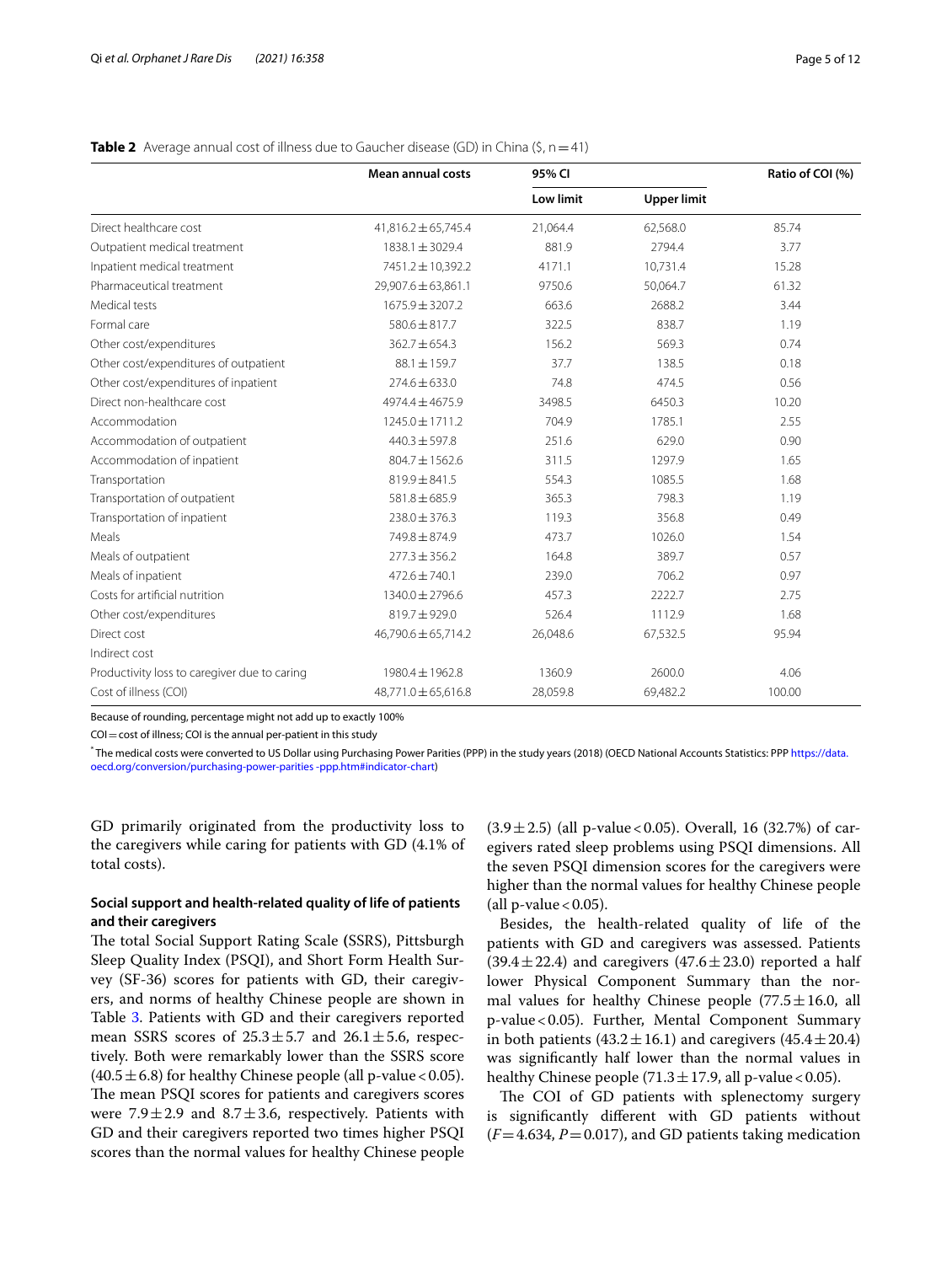|                                         | Patients ( $n = 30$ ) | Caregivers ( $n = 49$ ) | Norm of healthy<br>Chinese people | pa                       | $p^b$   |
|-----------------------------------------|-----------------------|-------------------------|-----------------------------------|--------------------------|---------|
| SSRS <sup>c</sup>                       |                       |                         |                                   |                          |         |
| Maximum score, 40 points                |                       |                         |                                   |                          |         |
| Objective support                       | $8.2 \pm 2.5$         | $8.2 \pm 2.3$           | $9.1 \pm 2.9$                     | 0.059                    | 0.009   |
| Subjective support                      | $17.6 \pm 5.0$        | $19.9 \pm 4.9$          | $23.5 \pm 4.3$                    | < 0.001                  | < 0.001 |
| Utilization of support                  | $6.6 \pm 1.8$         | $6.7 \pm 1.9$           | $7.8 \pm 2.0$                     | 0.001                    | < 0.001 |
| $Mean \pm SD$                           | $32.4 \pm 7.4$        | 34.9±7.6                | $40.5 \pm 6.8$                    | < 0.001                  | < 0.001 |
| PSOI <sup>d</sup>                       |                       |                         |                                   |                          |         |
| Maximum score, 21 points                |                       |                         |                                   |                          |         |
| Not good                                | 6(20.0)               | 16(32.7)                |                                   |                          |         |
| Good                                    | 24 (80.0)             | 33 (67.3)               |                                   |                          |         |
| $Mean + SD$                             | $7.9 \pm 2.9$         | $8.7 \pm 3.6$           | $3.9 \pm 2.5$                     | < 0.001                  | < 0.001 |
| Subjective sleep quality                | $1.57 \pm 0.97$       | $1.71 \pm 0.89$         | $0.63 \pm 0.68$                   | < 0.001                  | < 0.001 |
| Sleep latency                           | $1.77 \pm 0.77$       | $1.59 \pm 0.91$         | $0.70 \pm 0.86$                   | < 0.001                  | < 0.001 |
| Sleep duration                          | $0.87 + 1.01$         | $1.24 \pm 0.97$         | $0.70 \pm 0.58$                   | < 0.001                  | < 0.001 |
| Habitual sleep efficiency               | $0.27 \pm 0.69$       | $0.63 \pm 0.86$         | $0.15 \pm 0.47$                   | < 0.001                  | < 0.001 |
| Step disturbance                        | $1.73 \pm 0.52$       | $1.61 \pm 0.57$         | $0.90 \pm 0.44$                   | < 0.001                  | < 0.001 |
| Use of sleeping medication              | 0.00                  | $0.08 \pm 0.34$         | $0.06 \pm 0.24$                   | $\overline{\phantom{0}}$ | < 0.001 |
| Daytime dysfunction                     | $1.67 \pm 1.03$       | $1.82 \pm 1.11$         | $0.73 \pm 0.83$                   | < 0.001                  | < 0.001 |
| $SF-36^{e,f}$                           |                       |                         |                                   |                          |         |
| Maximum score, 100 points for each item |                       |                         |                                   |                          |         |
| Total score                             | $41.3 \pm 18.6$       | $46.5 \pm 19.3$         |                                   |                          |         |
| Physical Component Summary (PCS)        | $39.4 \pm 22.4$       | $47.6 \pm 23.0$         | $77.5 + 16.0$                     | < 0.001                  | < 0.001 |
| Mental Component Summary (MCS)          | $43.2 \pm 16.1$       | $45.4 \pm 20.4$         | $71.3 + 17.9$                     | < 0.001                  | < 0.001 |
| Physical functioning (PF)               | $63.2 \pm 20.2$       | $63.8 \pm 30.2$         | $87.9 \pm 17.0$                   | < 0.001                  | < 0.001 |
| Role physical (RP)                      | $13.6 \pm 32.3$       | $77.6 + 43.1$           | $77.5 + 34.9$                     | < 0.001                  | < 0.001 |
| Bodily pain (BP)                        | $51.8 \pm 23.3$       | $60.3 \pm 26.3$         | $82.2 \pm 17.0$                   | < 0.001                  | < 0.001 |
| General health (GH)                     | $29.0 \pm 25.9$       | 38.9±21.9               | $62.5 \pm 17.9$                   | < 0.001                  | < 0.001 |
| Vitality (VT)                           | $42.7 \pm 16.5$       | $45.3 \pm 18.6$         | $68.2 \pm 17.6$                   | < 0.001                  | < 0.001 |
| Social functioning (SF)                 | $71.6 \pm 26.9$       | $67.6 \pm 30.0$         | $80.7 \pm 20.0$                   | 0.013                    | 0.004   |
| Role emotional (RE)                     | $6.1 \pm 20.1$        | $20.4 \pm 37.2$         | $67.9 \pm 39.4$                   | < 0.001                  | < 0.001 |
| Mental health (MH)                      | $52.4 \pm 17.1$       | $48.3 \pm 16.0$         | $68.5 \pm 16.9$                   | < 0.001                  | < 0.001 |

# <span id="page-5-0"></span>**Table 3** Psychosocial burden of Gaucher disease on the caregivers

SSRS=Social Support Rating Scale; PSQI=Pittsburgh Sleep Quality Index; SF-36=Medical Outcomes Study 36-item Short Form; SD=standard deviation

<sup>a</sup> Patients vs. normal values for healthy Chinese

<sup>b</sup> Caregivers vs. normal values for healthy Chinese

 $c$  N = 3342 [\[72](#page-11-0)]

 $d$  N = 112 [\[73](#page-11-1)]

$$
^{e}N\!=\!17{,}754\left[74\right]
$$

 $^{\mathsf{f}}$  N of patients  $\geq$  15 is 11

as prescribed is signifcantly diferent with GD patients without  $(F=6.454, P=0.003)$ . Duration of GD final confirmed diagnosis ( $r = 0.458$ ,  $p = 0.003$ ) and the difficulty to get diagnose  $(r=0.388, p=0.012)$  are positively relative to the COI of GD patients (Additional fle [1:](#page-9-24) Table 4).

The quality of life of GD patients with bone pain or other bone symptoms is signifcantly diferent with non-bone symptoms  $(F=4.984, p=0.053)$ . The health condition of GD patients ( $r = 0.760$ ,  $p = 0.007$ ) is positive relative to the quality of life of GD patients (Additional fle [1](#page-9-24): Table 5).

The quality of life of caregivers caring for patients with diferent types of GD is signifcantly diferent (*F*=3.528, *P*=0.022). Patients with nervous system involvement symptoms are significantly different with non  $(F=2.675,$ *P*=0.001). Economic pressure (*r*=−− 0.438, *p*=0.002)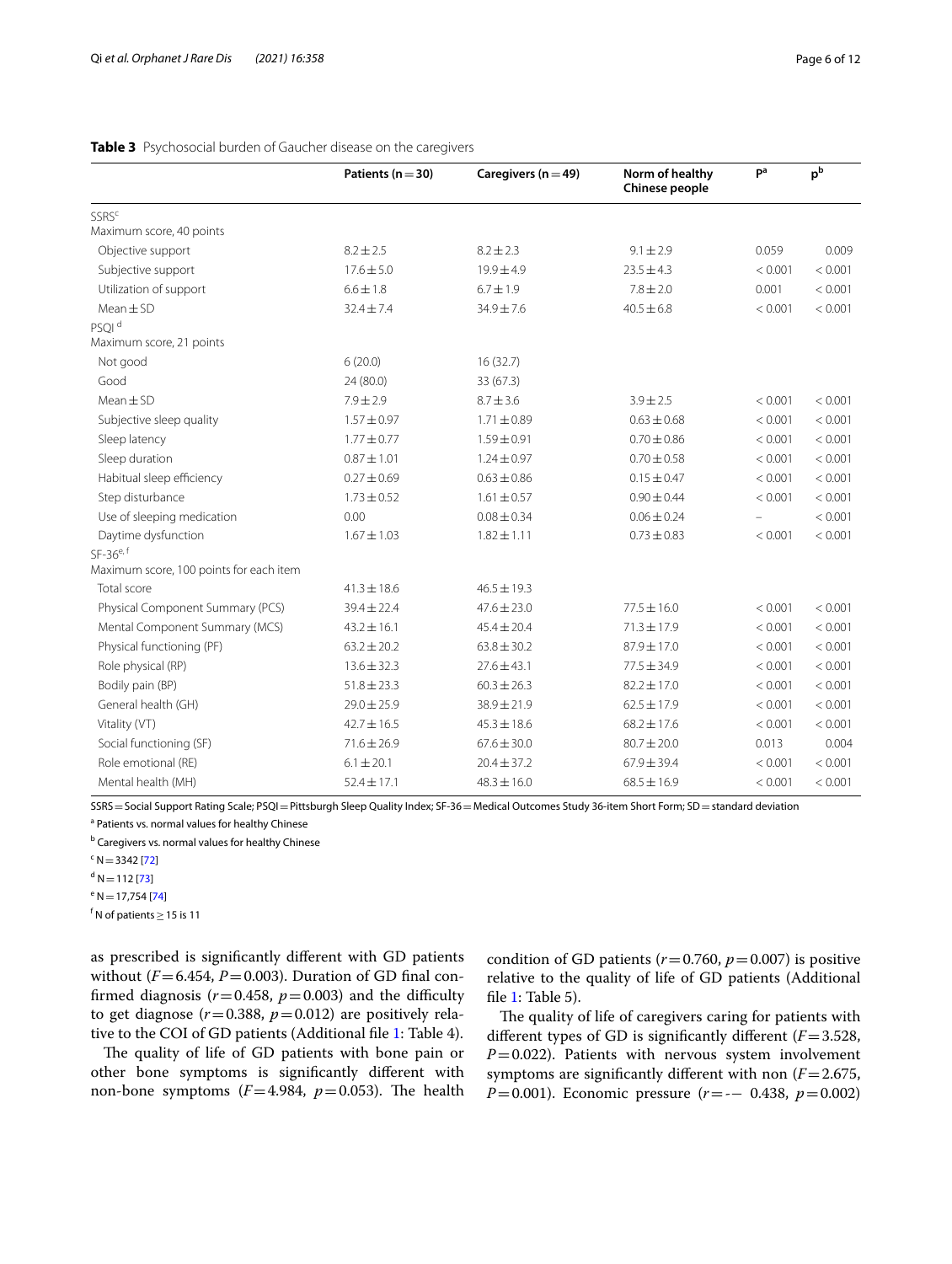and difficulty in caring for GD patients  $(r=-0.490,$ *p*<0.001) are negatively correlated with caregivers' health-related quality of life. Health condition of GD patients  $(r=0.465, p=0.001)$  and the objective support received by GD caregivers  $(r=0.320, p=0.025)$  are positively related to the quality of life of GD caregivers (Additional fle [1](#page-9-24): Table 6).

# **Discussion**

There is a dearth of evidence on the health service utilization and economic burden of rare disease patients with GD in China. In this study, we identifed problems of patients with GD in their health service utilization, cost of illness, and health-related quality of life associated with GD in China. Families of patients with GD often experienced delays in diagnosis and misdiagnosis, enormous economic cost, and caregiving burden. Lack of social support often resulted in deteriorated health related quality of life and other major health issues which deserve great attention of society.

Misdiagnosis or delayed diagnosis is especially detrimental to patients [[25\]](#page-9-25). Although several publications have acknowledged that diagnostic delays or misdiagnosis often occurs in obtaining a defnitive GD diagnosis [[26\]](#page-9-26), this study further quantifed the exact time delay and difficulty in obtaining the correct diagnosis that occurred in 79.6% surveyed patients. Studies indicated the process of continually seeking diagnosis was a traumatic experience for patients with rare diseases [\[27](#page-10-0)]. Davari M et al. have shown a patient misdiagnosed with GD had taken medications for ten years at the cost of  $$207,580$  [[1\]](#page-9-0). Thus, a rapid precise diagnosis of patients is essential for reducing unnecessary tests or costs [\[26](#page-9-26), [28,](#page-10-1) [29\]](#page-10-2), and preventing psychological stress for the family [[30\]](#page-10-3).

The main reason for the prolonged diagnostic delay most likely is insufficient knowledge on GD  $[31-33]$  $[31-33]$  $[31-33]$ by the medical community due to its low prevalence, extreme variations in clinical manifestations [[28,](#page-10-1) [34](#page-10-6)], and severity of symptoms (e.g., bone pain/bone crisis, thrombocytopenia, and splenomegaly ) [\[20,](#page-9-19) [26,](#page-9-26) [28](#page-10-1)]. Nevertheless, a survey revealed that only one of fve hematologist–oncologist considers GD in the diferential diagnosis of patients with a history of anemia, thrombocytopenia, hepatomegaly, splenomegaly, and bone pain. In this study, 79.6% of patients had visited doctors with obvious symptoms (osteopenia, normocytic anemia, dyskinesia, and obviously enlarged liver) in whom GD was not diagnosed in a timely manner. Therefore, establishing an information center of rare disease symptoms [[35](#page-10-7)] and providing training on diagnostic methods and appropriate clinical guidelines to medical doctors are essential to efectively support the early diagnosis of rare diseases.

Besides, because most rare diseases are caused by DNA mutations or are recessive genetic diseases [\[36\]](#page-10-8), family history and genetic screening could facilitate earlier diagnosis, while genetic testing can be used to confrm disease diagnosis [\[37\]](#page-10-9). Nine families reported a family history of the same disorder in this study, indicating a need for awareness of genetic disorders to highlight the importance and burden of genetic diseases. Therefore, newborn screening for disorders that meet the criteria for population screening [[38\]](#page-10-10), use of reliable diagnostic tools [[1,](#page-9-0) [39–](#page-10-11)[41](#page-10-12)], raising of awareness on the early signs/symptoms  $[42]$  $[42]$  or less severe manifestation  $[26]$  $[26]$ , and initiation of therapy early for rare diseases [[35\]](#page-10-7), are essential.

In particular, long-term treatment with regular monitoring for GD can optimize outcomes [[43\]](#page-10-14), alleviate fewer exacerbations [\[1](#page-9-0)], and reduce the incidence of complications [[44\]](#page-10-15). A Gaucher outcome survey involved 1209 patients with GD reported the overall treatment (1209, 73.4%) and diferent treatment rates in countries [the UK (119, 93.3%), Israel (536, 63.6%), the US (380, 82.6%), rest of the world (174, 69.5%)] [[45\]](#page-10-16). In this study, 8 of the 49 patients (16.3%) were never treated, while 83.7% get treated, and 10 (20.4%) of patients undergone splenectomy, which was higher than previous research (8.7– 13.3%) [\[2](#page-9-1), [45\]](#page-10-16). Besides, other studies have also shown a signifcant proportion of patients (e.g., asymptomatic or mildly afected) never accessed medical attention or required treatment  $[46, 47]$  $[46, 47]$  $[46, 47]$ . In this study, even 20 (40.8%) of patients did not clear the type of their GD. Maaswinkel Mooij et al. [\[48](#page-10-19)] found that no treatment for type 1 GD with enzyme replacement therapy can worsen the condition at any age in non-Jewish patients [\[49\]](#page-10-20). Besides, 4 of 9 patients who took imiglucerase interrupted their treatment in this study. However, Drelichman et al. emphasized the need to avoid interruption of medical treatment of patients with GD because of recurrent organomegaly, growth delays, and skeletal manifestations [[50\]](#page-10-21). Furthermore, a previous study identifed the association of high immunoglobulin (Ig) A and IgG levels with long-term complications  $[51]$ . Therefore, long-term treatment and surveillance are required for improving the efficiency of GD management [\[52\]](#page-10-23).

To estimate the annual cost of GD, we presented the core components of costs for health care services separately, from the payer' perspectives, excluding patients' out-of-pocket costs. The estimated annual per-patient cost of GD of \$48,771 (95% confdence interval [CI]: \$28,060, \$69,482, which is 5.2 times of GDP per capita of China in  $2018(\$9,377)$  [[53\]](#page-10-24). The additional time spent by caregivers for providing care reflects an annual productivity loss of \$1,980 per patient. In contrast, a recent analysis using the human capital approach (economic evaluation) showed high costs [e.g., Splenectomy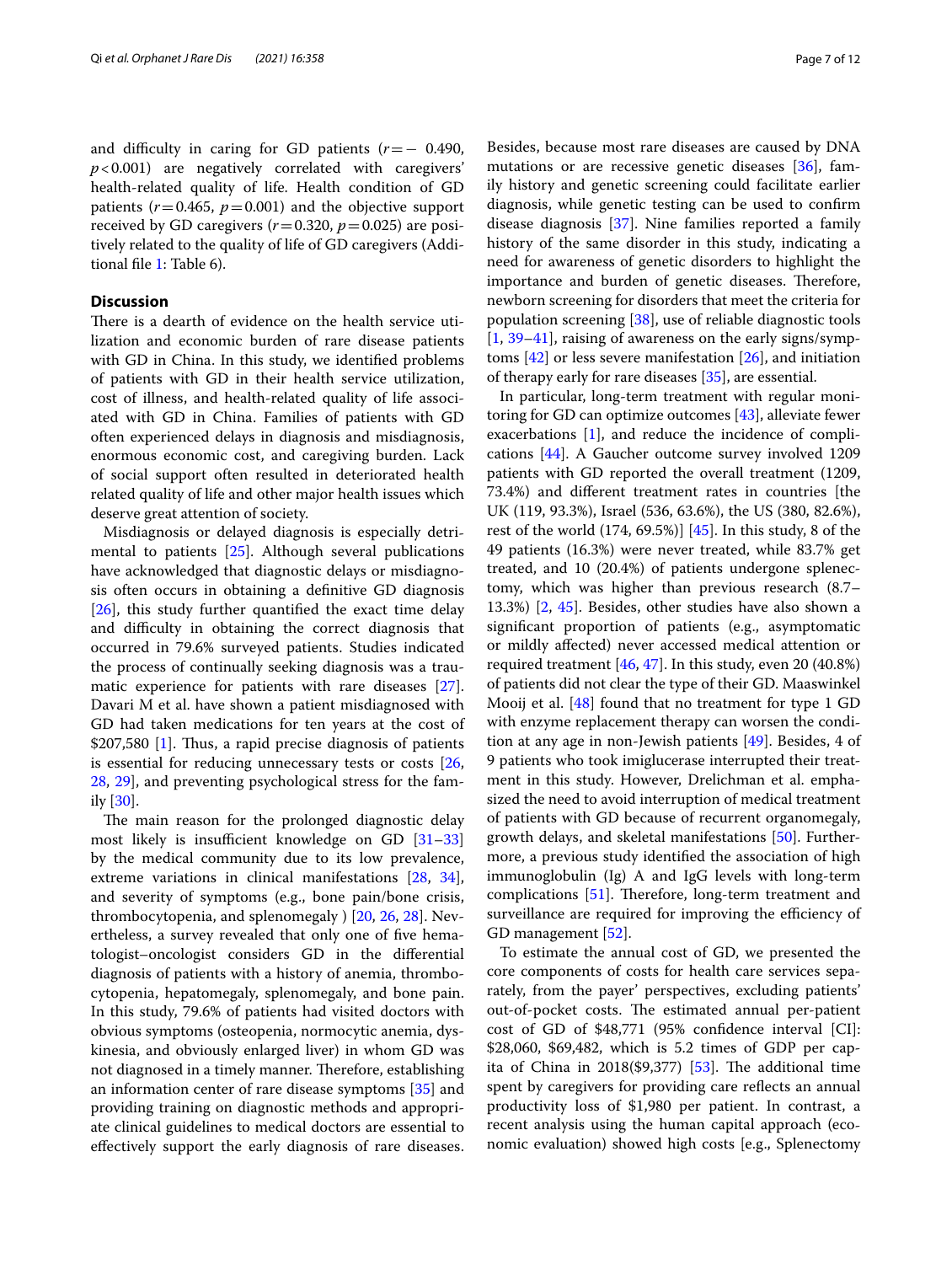(\$13,698), Bone complication (\$10,002), Multiple complications (\$10,615), and Malignancy (\$73,057)] that generated much higher indirect costs applying the lifetime horizon than ours (cost-of-illness) [[54\]](#page-10-25). Besides, Dussen et al. have also analyzed the loss of production due to work-days off (absenteeism) and loss of production due to early retirement, whereas we calculated indirect costs with the actual wage of the caregivers. Besides, direct non-healthcare costs (\$4974), comprised those for accommodation, transportation, meals, and other expenditures, which accounted for 10.6% of direct costs; this indicated a high burden of access to healthcare services. Moreover, patients with GD required frequent healthcare utilization resulting in an annual direct cost (direct healthcare/non-healthcare costs) of \$46,791 per patient (95% CI: \$26,049, \$67,533); that is, 95.9% of total costs. In this study, the mean direct healthcare costs of \$41,816 per patient was about 66.5 times of the average health expenditure per patient  $(\$629)$  in China in 2018 [\[55](#page-10-26)]. The direct healthcare costs included those for pharmaceutical (\$29,908, 61.3%), inpatient (15.3%), and outpatient treatments (3.8%). One study in Iran estimated the annual direct healthcare costs at \$20,758 in 2014 and identifed drug costs as 95.2% (\$19,763) of direct healthcare costs [[1\]](#page-9-0). These figures clearly show that the pharmaceutical cost encompasses most of the resources used by patients with GD. Recent research has also demonstrated that drug expenditures accounted for almost 90% of rare diseases' health expenditures  $[15]$  $[15]$ . Therefore, further efforts are needed to address the issue of pharmaceutical treatment costs holistically [[56\]](#page-10-27).

However, both the availability and afordability of orphan drugs [\[57\]](#page-10-28) for the treatment of rare diseases in China are low [\[13](#page-9-12)]. Poor accessibility to drugs is the most problematic issue for patients with rare disease in China [[58](#page-10-29)]. In this study, 89.8% of patients perceived the availability of therapeutic drugs to be problematic. Furthermore, 35.0% of patients who received pharmaceutical treatment could not take the medication as prescribed. These figures demonstrate poor availability of rare drugs. Several hindering factors contributing to the low availability of orphan drugs in China include the low market availability of orphan drugs in China [\[13](#page-9-12), [59\]](#page-10-30). Compared with the earliest launch time globally, the average delay in the market authorization of orphan drugs for rare diseases in China was 7.7–9 years [[13](#page-9-12), [59\]](#page-10-30). Imiglucerase received China's marketing authorization in 2008 [\[13](#page-9-12)]. On May 22, 2018, the Chinese Government officially included GD on the frst list of rare diseases [\[60\]](#page-10-31). With a low availability of  $<$  30% [\[13](#page-9-12)], many Chinese patients currently pay out-of-pocket for international treatments that are currently unapproved in China [[61\]](#page-10-32). Second, lack of research and development and supply incentive policies for orphan drugs are possible reasons leading to low market availability [\[61\]](#page-10-32). Under a market-oriented economy, due to a small market share of orphan drugs, most pharmaceutical manufacturers are unwilling to invest in research and development on the production of orphan drugs without an incentive policy  $[13]$  $[13]$ . Third, low public hospital availability of orphan drugs is another major issue both for the patients  $[62]$  $[62]$  $[62]$  and the Chinese government. In this study, 31 (77.5%) of patients reported purchasing medicine at pharmacies or overseas. Due to the unique market attributes (e.g., low market volume, low proft, low turnover rate, and high price) of orphan drugs, and as the reform of public hospitals in China stipulated (control the share of drug sales in total hospital revenue), hospitals have little incentive to stock and prescribe expensive orphan drugs  $[63]$  $[63]$ . Lastly, there are no public national or provincial networks for rare diseases or orphan drugs to share useful information about these diseases, e.g., treatment or supply information. Therefore, it is urgent to improve the availability of rare drugs, e.g., simplify the approval procedure for imported orphan drugs, increase research and development investment, formulate incentive policies, and establish informationsharing platforms.

Furthermore, to recoup research and development costs and for proft, orphan drug manufacturers often adopt a strategy of charging high prices [[64\]](#page-10-35). Miglustat and imiglucerase, which are efective medications for treating GD, had annual costs of \$116,800 and \$140,200, respectively in 2004 [\[65](#page-10-36)], and the expenditure share was  $>3\%$  of per capita GDP [\[12\]](#page-9-11). A study focusing on seven selected rare diseases found that the afordability of treatment was relatively poor, with the health expenditure for GD equivalent to 69.34 years per urban resident's income in 2014 [\[12](#page-9-11)]. In this study, all patients reported the unaffordability of therapeutic drugs. The COI of GD patients taking medication as prescribed  $(\$68,759.5±$75,457.7)$  is higher than GD patients without  $($17,277.7 \pm $19,382.4)$ . High prices discourage patients from taking their medicine as prescribed. But considering the benefts of prescribed medication for patient control, clinicians should encourage patients to take medication as directed. A few cities/provinces are active in creating rare disease lists with a high reimbursement at 80–95% [[66\]](#page-10-37). However, due to the restrictive reimbursement caps, even with 5% out-of-pocket expenses, few drugs could be aforded by high-income urban residents  $[67]$  $[67]$ . The out-of-pocket costs are still unaffordable for many patients. Therefore, the low affordability of orphan drugs may be closely associated with many factors, e.g., high drug prices, lack of insurance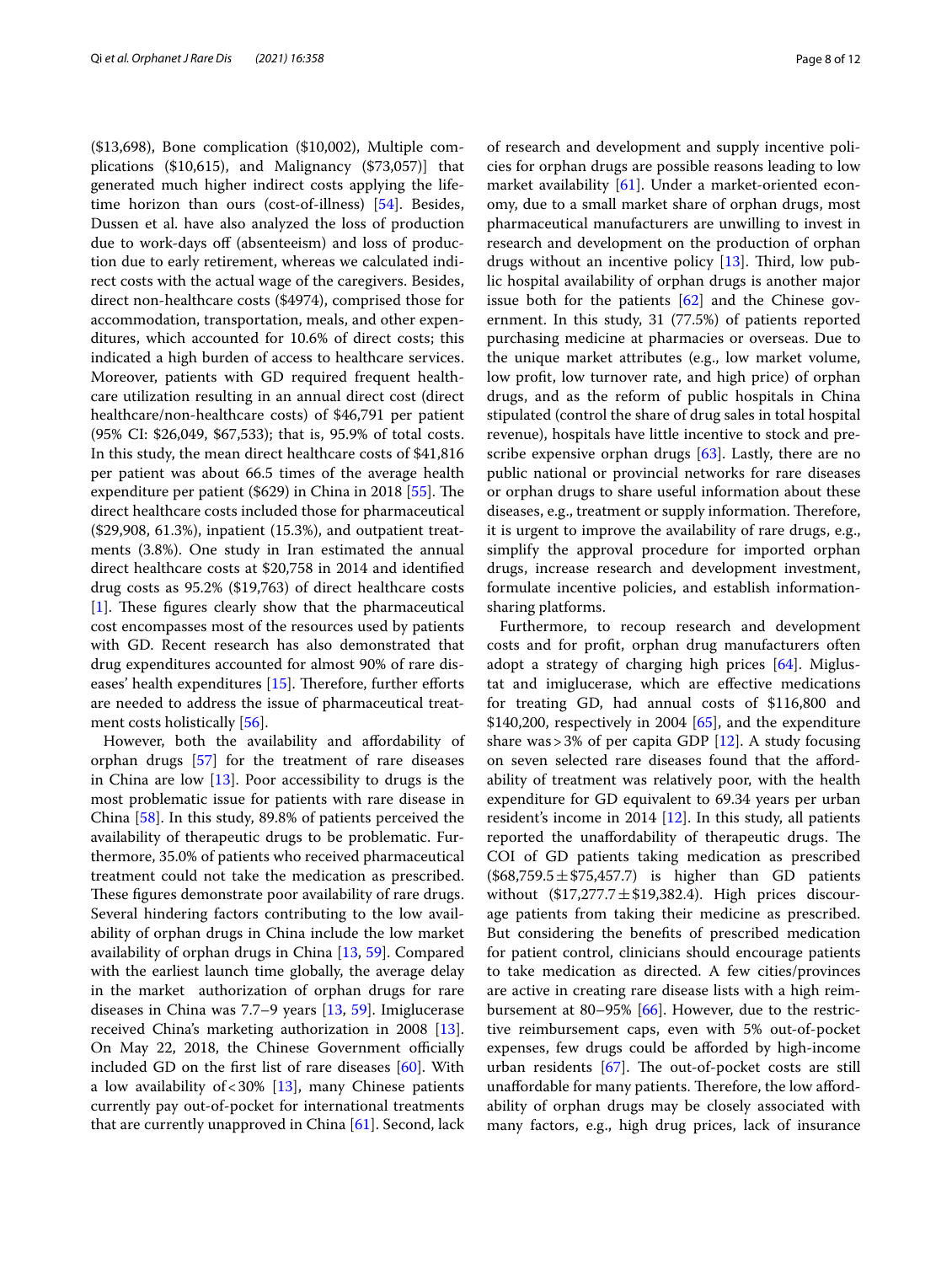coverage, low reimbursement rates, and low-income levels for Chinese residents [\[13\]](#page-9-12). Several measures should be taken to improve the affordability of orphan drugs in China, including (1) formulating and implementing incentive policies [\[64,](#page-10-35) [68\]](#page-10-39) to promote the development and supply of generic drugs, and to control the price of orphan drugs [[69](#page-10-40), [70\]](#page-10-41); (2) developing an orphan drug reimbursement system to increase insurance coverage; and (3) developing government-supported programs for patients with rare disease.

Due to the delayed diagnosis, unavailability, and unaffordability of costly drugs, 79.6% of 49 patients with GD felt poorly confdent about future treatment. Moreover, the total social support, sleep quality, and quality of life scores for patients with GD/caregivers were signifcantly lower than those for normal healthy Chinese people. In this study, the health-related quality of life of GD patients with bone pain or other bone symptoms  $(31.58 \pm 5.54)$  is significantly lower than patients who have non-bone pain symptoms  $(52.95 \pm 22.72)$ . Caregivers of type 1 GD patients have the highest health-related quality of life  $(51.29 \pm 20.31)$ , followed by caregivers of type 3 GD patients  $(40.01 \pm 16.65)$  and caregivers of type 2 GD patients have the worst quality of life  $(23.38 \pm 11.62)$ . The health-related quality of life of caregivers of GD patients with nervous system involvement symptom  $(29.29 \pm 11.52)$  is significantly lower than caregivers of non-neural system involvement GD patients  $(50.95 \pm 18.49)$ . Clinicians should pay more attention to GD patients accompanied by skeletal symptoms and nervous system involvement. Meanwhile, the more objective support caregivers received, the higher the health-related quality of life of GD caregivers. Due to the nervous system involvement of type 2 GD [\[2](#page-9-1)], it is challenging to take care of patients with type 2 Gaucher 's disease. Health decision-makers and clinicians should take action to recover the life function of type 2 GD patients and give nursing suggestions to the caregivers of patients with Gaucher 's disease. The COI of GD patients with splenectomy surgery  $(\$23,016.1 \pm \$16,832.3)$  is lower than GD patients without  $(\$58,604.9 \pm \$73,187.1)$ . The longer duration of the GD final confirmed diagnosis and the more challenging diagnosis, the higher COI of GD patients. Thus, the efficiency of clinical diagnosis should be improved. Simultaneously, clinicians need to judge the patient's condition accurately, and surgery is recommended if the indications are met. Therefore, patients with GD experience substantial costs and low healthrelated quality of life [\[71\]](#page-11-3); clinicians and society should help patients with Gaucher 's disease and their families as early as possible.

## **Limitations**

First, this study is limited primarily by the small sample size. Due to the rarity of GD, data collection was challenging. Second, families who voluntarily participate in the GD patient registry may represent a more compliant and motivated patient cohort in general. Thus, the findings may not be generalized to all. Thirdly, this study relied on responders' recall of health service utilization and the unit costs to capture a more inclusive set of cost components usually not included in billing data, such as traffic costs, formal care costs, and productivity loss to caregivers. To enhance the accuracy of the estimates reported, patients with GD and caregivers were asked to complete questions regarding the average consumption amount and costs per resource in the past year. However, recall bias may have led to errors. Fourthly, utilization and corresponding costs from pharmaceutical use of prescription were not included in the survey. For pharmaceutical costs, we asked for the "annual purchase of imported/domestic medicines," which could have resulted in an underestimation of this study's GD's fnancial burden. Hence, appraisal costs using data from health insurance is needed. Lastly, it was no possible to estimate informal care costs due to the form of the question we design to request this information, but we assessed the productivity losses of informal caregivers.

# **Conclusions**

Patients with GD often encountered the frustrating experience of high misdiagnosis rate, long-delayed diagnosis, substantial costs, and deteriorated health-related quality of life in China. For patients with GD, a rapid, precise diagnostic tool for earlier and timely defnitive diagnosis of GD is urgently needed. Measures targeting improving the availability and afordability of orphan drug needs to be developed holistically in China. Furthermore, newborn screening for disorders that meet the criteria for population screening with reliable diagnostic tools should be explored. Besides, enhancing doctors' ability in GD diagnosis and diferential diagnosis, raising awareness of the early signs/symptoms or less severe manifestation to achieve earlier diagnosis and timely therapy of rare diseases, relieve caregivers' burden, and provide much needed social support are essential. This research can facilitate greater societal awareness of rare diseases, help policymakers develop appropriate intervention programs, and inform healthcare-focused support schemes and policies for patients and their families.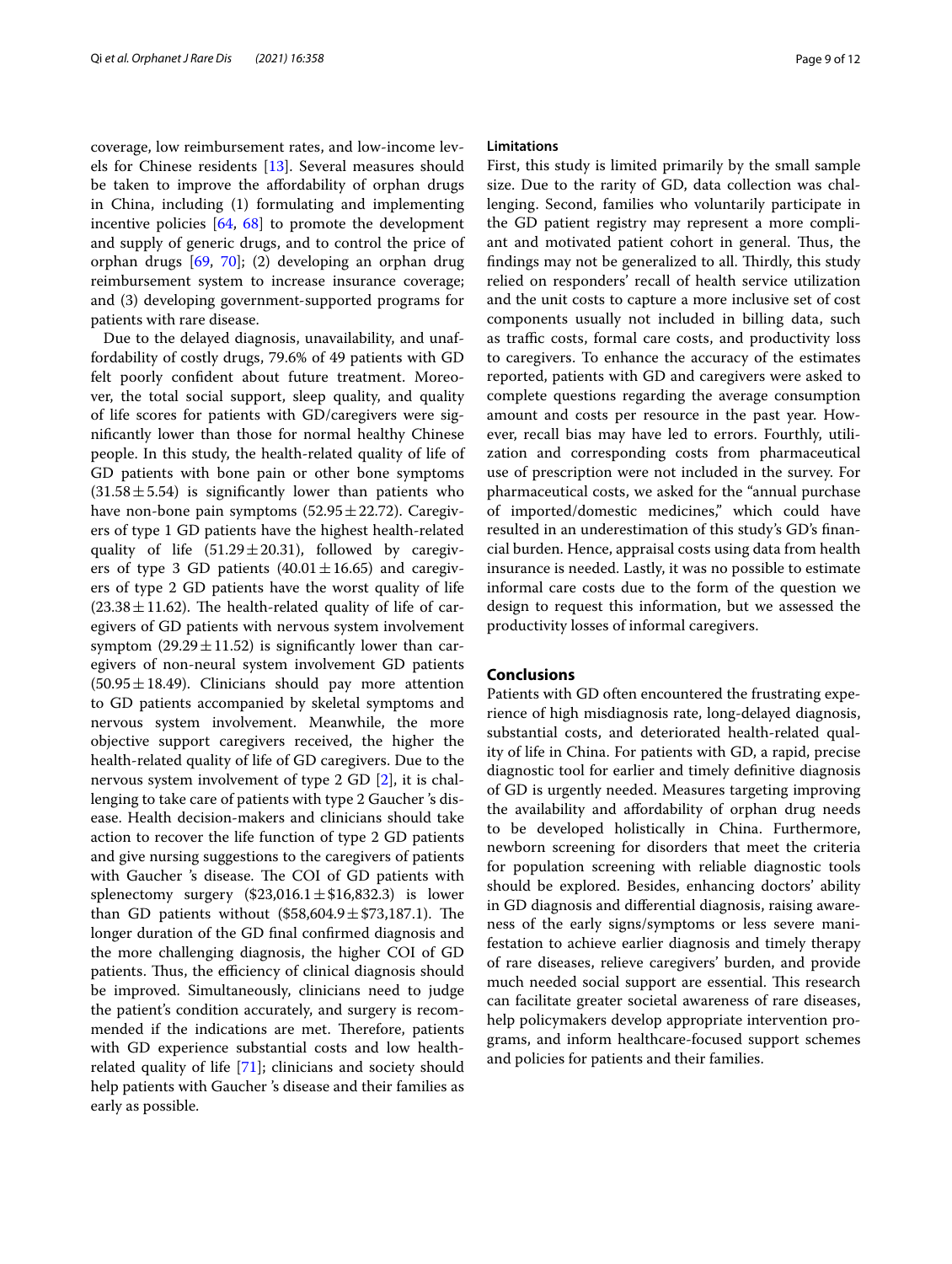## **Abbreviations**

C-GDFEG: China Gaucher disease family exchange group; CI: Confdence interval; GD: Gaucher disease.; GDP: Gross domestic product; MCS: Mental Component Summary; PCS: Physical Component Summary; PSQI: Pittsburgh Sleep Quality Index; SD: Standard deviation; SF-36: Medical Outcomes Study 36-item Short Form; SSRS: Social Support Rating Scale; WHO: World Health Organization; ZBI: Zarit Burden Inventory.

# **Supplementary Information**

The online version contains supplementary material available at [https://doi.](https://doi.org/10.1186/s13023-021-01963-6) [org/10.1186/s13023-021-01963-6](https://doi.org/10.1186/s13023-021-01963-6).

<span id="page-9-24"></span>**Additional fle 1.** Description/comparison of the characteristics, utilization of health service, perception of treatment, cost of illness, and scores of health-related quality of Gaucher disease (GD) families/caregivers/ patients.

#### **Acknowledgements**

We wish to thank the patients and their families for participating in this study.

#### **Authors' contributions**

Writing—original draft by XQ; Conceptualization and Methodology by XQ and JX; Resource by JX and QW; Writing—Review and editing by LS and YL; Software by YC and HL; Formal analysis by HL and KW; Project administration and Supervision by LG and ZK; Funding acquisition and Supervision by QW. All authors read and approved the fnal manuscript.

#### **Funding**

The National Social Science Foundation of China (No.19AZD013).

#### **Availability of data and materials**

Not applicable.

## **Declarations**

#### **Ethics approval and consent to participate**

This study was approved by the Ethics Committee of Harbin Medical University (No.HMUIRB20200001).

#### **Consent for publication**

Yes.

#### **Competing Interests**

The authors declare that they have no competing interests.

#### **Author details**

<sup>1</sup> Department of Health Policy, Health Management College, Harbin Medical University, No. 157, Baojian 21 Road, Nangang District, Harbin 150081, Heilongjiang Province, China. <sup>2</sup> Department of Social Medicine, School of Public Health, Harbin Medical University, Harbin, Heilongjiang, China.

Received: 6 December 2020 Accepted: 18 July 2021

#### **References**

- <span id="page-9-0"></span>1. Davari M, Nabizadeh A, Kadivar M, Asl AA, Sarkheil P. Healthcare resource utilization and cost of care for Gaucher patients in Iran. J Diabetes Metab Disord. 2019;18:127–32.
- <span id="page-9-1"></span>2. Serratrice C, Stirnemann J, Berrahal A, Belmatoug N, Camou F, Caillaud C, et al. A cross-sectional retrospective study of non-splenectomized and never-treated patients with type 1 gaucher disease. J Clin Med. 2020;9:2343.
- <span id="page-9-2"></span>3. He J, Tang M, Zhang X, Chen D, Kang Q, Yang Y, et al. Incidence and prevalence of 121 rare diseases in China: current status and challenges. Intractable Rare Dis Res. 2019;8:89–97.
- <span id="page-9-3"></span>4. Yang Y, He J, Wang Y, Kang Q, Hu S. Study Feasibility of Multi-payment for Drugs for Rare Diseases—Taking Gaucher's Disease in Qingdao as Example. China Pharm. 30:2593–6.
- <span id="page-9-4"></span>5. General Office. National Health Commission. Notice on publication of the Rare Diseases Diagnosis and Treatment Guide (2019) [Internet]. [cited 2020 Nov 19]. Available from: [http://www.nhc.gov.cn/yzygj/s7659/](http://www.nhc.gov.cn/yzygj/s7659/201902/61d06b4916c348e0810ce1fceb844333.shtml) [201902/61d06b4916c348e0810ce1fceb844333.shtml](http://www.nhc.gov.cn/yzygj/s7659/201902/61d06b4916c348e0810ce1fceb844333.shtml)
- <span id="page-9-5"></span>6. Chen M, Wang J. Gaucher disease: review of the literature. Arch Pathol Lab Med. 2008;132:851–3.
- <span id="page-9-6"></span>7. Cox TM, Drelichman G, Cravo R, Balwani M, Burrow TA, Martins AM, et al. Eliglustat compared with imiglucerase in patients with Gaucher's disease type 1 stabilised on enzyme replacement therapy: a phase 3, randomised, open-label, non-inferiority trial. Lancet. 2015;385:2355–62.
- <span id="page-9-7"></span>Gary SE, Ryan E, Steward AM, Sidransky E. Recent advances in the diagnosis and management of Gaucher disease. Expert Rev Endocrinol Metab. 2018;13:107–18.
- <span id="page-9-8"></span>9. Dinur T, Istaiti M, Frydman D, Becker-Cohen M, Szer J, Zimran A, et al. Patient reported outcome measures in a large cohort of patients with type 1 Gaucher disease. Orphanet J Rare Dis. 2020;15:284.
- <span id="page-9-9"></span>10. Łyszczarz B. Indirect costs and incidence of caregivers' short-term absenteeism in Poland, 2006–2016. BMC Public Health. 2019;19:598.
- <span id="page-9-10"></span>11. Jo C. Cost-of-illness studies: concepts, scopes, and methods. Clin Mol Hepatol. 2014;20:327–37.
- <span id="page-9-11"></span>12. Xin X-X, Guan X-D, Shi L-W. Catastrophic expenditure and impoverishment of patients affected by 7 rare diseases in China. Orphanet J Rare Dis. 2016;11:74.
- <span id="page-9-12"></span>13. Gong S, Wang Y, Pan X, Zhang L, Huang R, Chen X, et al. The availability and affordability of orphan drugs for rare diseases in China. Orphanet J Rare Dis. 2016;11:20.
- <span id="page-9-13"></span>14. Nalysnyk L, Hamed A, Hurwitz G, Simeone J, Rotella P. A Comprehensive literature review of the burden of Gaucher disease. Value Health. 2014;17:A391.
- <span id="page-9-14"></span>15. Hsu JC, Wu H-C, Feng W-C, Chou C-H, Lai EC-C, Lu CY. Disease and economic burden for rare diseases in Taiwan: a longitudinal study using Taiwan's National Health Insurance Research Database. PLoS ONE. 2018;13:e0204206.
- <span id="page-9-15"></span>16. Statement for Rare Disease Day [Internet]. [cited 2020 Nov 28]. [https://](https://www.who.int/news/item/27-02-2018-statement-for-rare-disease-day) [www.who.int/news/item/27-02-2018-statement-for-rare-disease-day](https://www.who.int/news/item/27-02-2018-statement-for-rare-disease-day)
- <span id="page-9-16"></span>17. He J, Song P, Kang Q, Zhang X, Hu J, Yang Y, et al. Overview on social security system of rare diseases in China. Biosci Trends. 2019;13:314–23.
- <span id="page-9-17"></span>18. Evans WR. Dare to think rare: diagnostic delay and rare diseases. Br J Gen Pract. 2018;68:224–5.
- <span id="page-9-18"></span>19. Accurate Diagnosis of Rare Diseases Remains Difficult Despite Strong Physician Interest [Internet]. Global Genes. 2014 [cited 2020 Dec 3]. [https://globalgenes.org/2014/03/06/accurate-diagnosis-of-rare-diseases](https://globalgenes.org/2014/03/06/accurate-diagnosis-of-rare-diseases-remains-difficult-despite-strong-physician-interest/)[remains-difcult-despite-strong-physician-interest/](https://globalgenes.org/2014/03/06/accurate-diagnosis-of-rare-diseases-remains-difficult-despite-strong-physician-interest/)
- <span id="page-9-19"></span>20. Motta I, Filocamo M, Poggiali E, Stroppiano M, Dragani A, Consonni D, et al. A multicentre observational study for early diagnosis of Gaucher disease in patients with Splenomegaly and/or Thrombocytopenia. Eur J Haematol. 2016;96:352–9.
- <span id="page-9-20"></span>21. Tang B, Harary E, Kurzman R, Mould-Quevedo JF, Pan S, Yang J, et al. Clinical characterization and the caregiver burden of dementia in China. Value Health Reg Issues. 2013;2:118–26.
- <span id="page-9-21"></span>22. Sun J, Sun R, Jiang Y, Chen X, Li Z, Ma Z, et al. The relationship between psychological health and social support: evidence from physicians in China. PLoS ONE. 2020;15:e0228152.
- <span id="page-9-22"></span>23. Wang X, Wang X, Ma H. Manual of Mental Health Rating Scale (Updated Edition) [Internet]. Beijing: Chinese Journal of Mental Health; 1999 [cited 2020 Nov 20]. [https://www.hanspub.org/reference/ReferencePapers.](https://www.hanspub.org/reference/ReferencePapers.aspx?ReferenceID=87567) [aspx?ReferenceID](https://www.hanspub.org/reference/ReferencePapers.aspx?ReferenceID=87567)=87567
- <span id="page-9-23"></span>24. Li L, Wang HM, Shen Y. Chinese SF-36 Health Survey: translation, cultural adaptation, validation, and normalisation. J Epidemiol Community Health. 2003;57:259–63.
- <span id="page-9-25"></span>25. Pierre-Etienne C, Anne-Sophie C, Ségolène A, Christian D. Diagnostic delay in rare diseases: a documented list of (296) rare diseases for which delayed diagnosis would be especially detrimental, based on the French situation. 2020 [cited 2020 Nov 27]; [https://www.researchsquare.com/](https://www.researchsquare.com/article/rs-32308/v1) [article/rs-32308/v1](https://www.researchsquare.com/article/rs-32308/v1)
- <span id="page-9-26"></span>26. Andrade-Campos M, Alfonso P, Irun P, Armstrong J, Calvo C, Dalmau J, et al. Diagnosis features of pediatric Gaucher disease patients in the era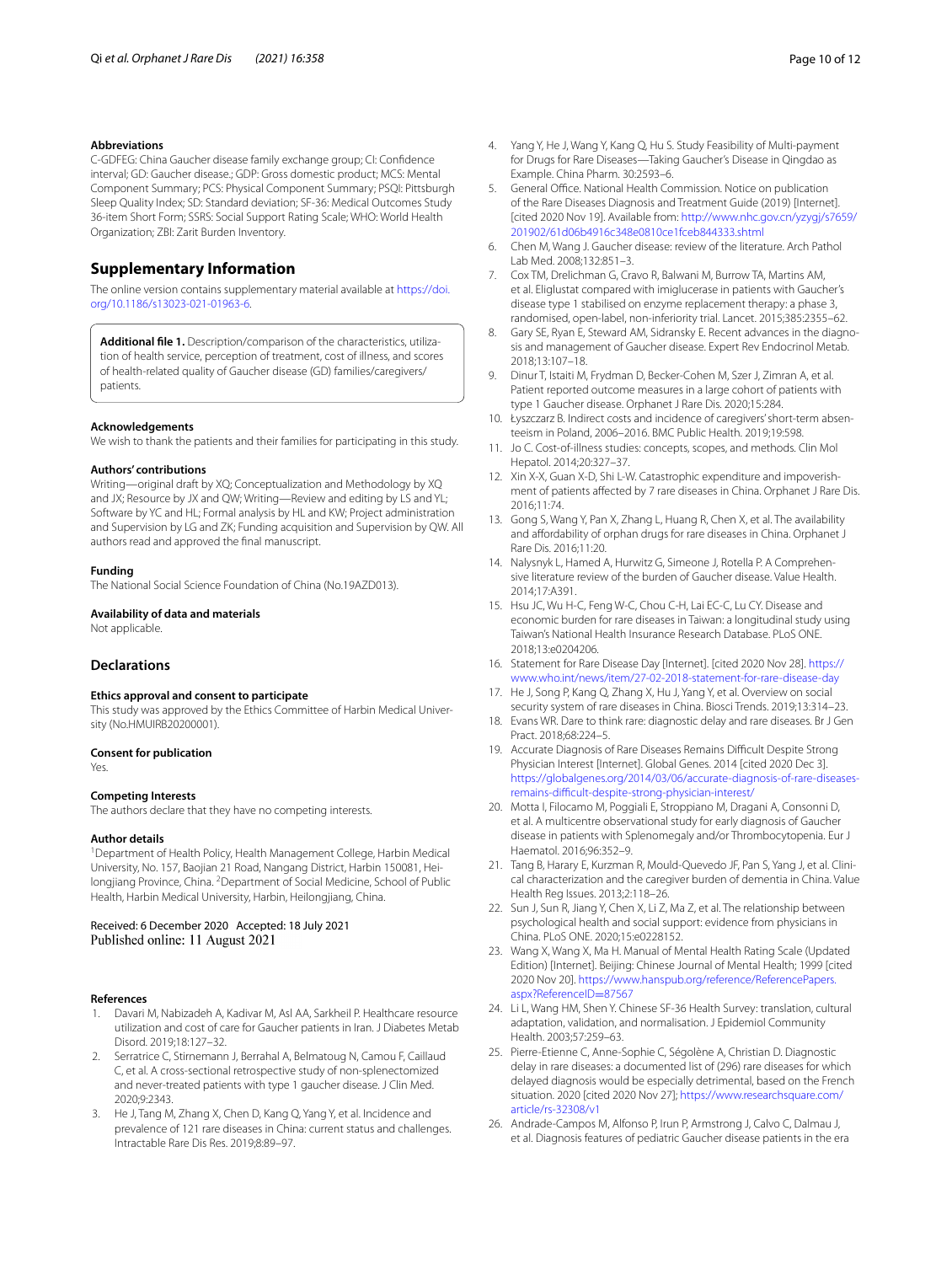of enzymatic therapy, a national-base study from the Spanish Registry of Gaucher Disease. Orphanet J Rare Dis. 2017;12:84.

- <span id="page-10-0"></span>27. Experiences of Rare Diseases: An Insight from Patients and Families (2010) [Internet]. Rare Disease UK; 2010 Dec p. 37. Available from: [https://www.](https://www.raredisease.org.uk/our-work/experiences-of-rare-diseases-an-insight-from-patients-and-families-2010/) [raredisease.org.uk/our-work/experiences-of-rare-diseases-an-insight](https://www.raredisease.org.uk/our-work/experiences-of-rare-diseases-an-insight-from-patients-and-families-2010/)[from-patients-and-families-2010/](https://www.raredisease.org.uk/our-work/experiences-of-rare-diseases-an-insight-from-patients-and-families-2010/)
- <span id="page-10-1"></span>28. Thomas AS, Mehta AB, Hughes DA. Diagnosing Gaucher disease: an on-going need for increased awareness amongst haematologists. Blood Cells Mol Dis. 2013;50:212–7.
- <span id="page-10-2"></span>29. Mistry PK, Sadan S, Yang R, Yee J, Yang M. Consequences of diagnostic delays in type 1 Gaucher disease: the need for greater awareness among hematologists - oncologists and an opportunity for early diagnosis and intervention. Am J Hematol. 2007;82:697–701.
- <span id="page-10-3"></span>30. Anderson M, Elliott EJ, Zurynski YA. Australian families living with rare disease: experiences of diagnosis, health services use and needs for psychosocial support. Orphanet J Rare Dis. 2013;8:22.
- <span id="page-10-4"></span>31. Chopra M, Duan T. Rare genetic disease in China: a call to improve clinical services. Orphanet J Rare Dis. 2015;10:140.
- 32. Xuefeng L, Xiangyu Z, Shu Z, Zijuan L, Jianyong Z, Jincheng Z, et al. Rare disease awareness and perspectives of physicians in China: a questionnaire -based study. 2020 [cited 2020 Dec 5]; [https://doi.org/10.21203/rs.3.](https://doi.org/10.21203/rs.3.rs-65651/v1) [rs-65651/v1](https://doi.org/10.21203/rs.3.rs-65651/v1)
- <span id="page-10-5"></span>33. Pomeranz K. EvaluatePharma® Orphan Drug Report 2019.pdf [Internet]. April p. 30. [https://info.evaluate.com/rs/607-YGS-364/images/EvaluatePh](https://info.evaluate.com/rs/607-YGS-364/images/EvaluatePharma%20Orphan%20Drug%20Report%202019.pdf) [arma%20Orphan%20Drug%20Report%202019.pdf](https://info.evaluate.com/rs/607-YGS-364/images/EvaluatePharma%20Orphan%20Drug%20Report%202019.pdf)
- <span id="page-10-6"></span>34. Mengyuan F, Xiaodong G, Guoxu W, Xiaoxiong X, Luwen S. Medical service utilisation, economic burden and health status of patients with rare diseases in China. J Chin Pharm. 2018;27:361–9.
- <span id="page-10-7"></span>35. Vandeborne L, van Overbeeke E, Dooms M, De Beleyr B, Huys I. Information needs of physicians regarding the diagnosis of rare diseases: a questionnaire -based study in Belgium. Orphanet J Rare Dis. 2019;14:99.
- <span id="page-10-8"></span>36. Melnikova I. Rare diseases and orphan drugs. Nat Rev Drug Discovery. 2012;11:267–8.
- <span id="page-10-9"></span>37. Zurynski Y, Deverell M, Dalkeith T, Johnson S, Christodoulou J, Leonard H, et al. Australian children living with rare diseases: experiences of diagnosis and perceived consequences of diagnostic delays. Orphanet J Rare Dis. 2017;12:68.
- <span id="page-10-10"></span>38. Kuiper G-A, Meijer OLM, Langereis EJ, Wijburg FA. Failure to shorten the diagnostic delay in two ultra-orphan diseases (mucopolysaccharidosis types I and III): potential causes and implications. Orphanet J Rare Dis. 2018;13:2.
- <span id="page-10-11"></span>39. Huang Y, Jia X, Tang C, Liu S, Sheng H, Zhao X, et al. High risk screening for Gaucher disease in patients with splenomegaly and/or thrombocytopenia in China: 55 cases identifed. Clin Chim Acta. 2020;506:22–7.
- 40. Lei K, Zhao Y, Sun L, Liang H, Luo R, Sun X, et al. A pilot screening of high-risk Gaucher disease children using dried blood spot methods in Shandong province of China. Orphanet J Rare Dis. 2018;13:48.
- <span id="page-10-12"></span>41. Mehta A, Belmatoug N, Bembi B, Deegan P, Elstein D, Göker-Alpan Ö, et al. Exploring the patient journey to diagnosis of Gaucher disease from the perspective of 212 patients with Gaucher disease and 16 Gaucher expert physicians. Mol Genet Metab. 2017;122:122–9.
- <span id="page-10-13"></span>42. Mehta A, Kuter DJ, Salek SS, Belmatoug N, Bembi B, Bright J, et al. Presenting signs and patient co-variables in Gaucher disease: outcome of the Gaucher Earlier Diagnosis Consensus (GED-C) Delphi initiative. Intern Med J. 2019;49:578–91.
- <span id="page-10-14"></span>43. Kaplan P, Baris H, De Meirleir L, Di Rocco M, El-Beshlawy A, Huemer M, et al. Revised recommendations for the management of Gaucher disease in children. Eur J Pediatr. 2013;172:447–58.
- <span id="page-10-15"></span>44. van Dussen L, Biegstraaten M, Dijkgraaf MG, Hollak CE. Modelling Gaucher disease progression: long-term enzyme replacement therapy reduces the incidence of splenectomy and bone complications. Orphanet J Rare Dis. 2014;9:112.
- <span id="page-10-16"></span>45. Zimran A, Belmatoug N, Bembi B, Deegan P, Elstein D, Fernandez-Sasso D, et al. Demographics and patient characteristics of 1209 patients with Gaucher disease: descriptive analysis from the Gaucher Outcome Survey (GOS). Am J Hematol. 2018;93:205–12.
- <span id="page-10-17"></span>46. Dinur T, Zimran A, Becker-Cohen M, Arkadir D, Cozma C, Hovakimyan M, et al. Long term follow-up of 103 untreated adult patients with Type 1

Gaucher disease. J Clin Med [Internet]. 2019;8. [https://doi.org/10.3390/](https://doi.org/10.3390/jcm8101662) icm8101662

- <span id="page-10-18"></span>47. Schlander M, Beck M. Expensive drugs for rare disorders: to treat or not to treat? The case of enzyme replacement therapy for mucopolysaccharidosis VI. Curr Med Res Opin. 2009;25:1285–93.
- <span id="page-10-19"></span>48. Maaswinkel-Mooij P, Hollak C, van Eysden-Plaisier M, Prins M, Aerts H, Pöll R. The natural course of Gaucher disease in The Netherlands: implications for monitoring of disease manifestations. J Inherit Metab Dis. 2000;23:77–82.
- <span id="page-10-20"></span>49. Weinreb NJ, Barbouth DS, Lee RE. Causes of death in 184 patients with type 1 Gaucher disease from the United States who were never treated with enzyme replacement therapy. Blood Cells Mol Dis. 2018;68:211–7.
- <span id="page-10-21"></span>50. Drelichman G, Ponce E, Basack N, Freigeiro D, Aversa L, Graciela E, et al. Clinical consequences of interrupting enzyme replacement therapy in children with type 1 Gaucher disease. J Pediatr. 2007;151:197–201.
- <span id="page-10-22"></span>51. Andrade-Campos MM, de Frutos LL, Cebolla JJ, Serrano-Gonzalo I, Medrano-Engay B, Roca-Espiau M, et al. Identifcation of risk features for complication in Gaucher's disease patients: a machine learning analysis of the Spanish registry of Gaucher disease. Orphanet J Rare Dis. 2020;15:256.
- <span id="page-10-23"></span>52. Puri RD, Kapoor S, Kishnani PS, Dalal A, Gupta N, Muranjan M, et al. Diagnosis and Management of Gaucher Disease in India—consensus guidelines of the Gaucher disease task force of the Society for Indian Academy of Medical Genetics and the Indian Academy of Pediatrics. Indian Pediatr. 2018;55:11.
- <span id="page-10-24"></span>53. National Data [Internet]. [cited 2020 Nov 17]. Available from: [https://data.](https://data.stats.gov.cn/english/) [stats.gov.cn/english/](https://data.stats.gov.cn/english/)
- <span id="page-10-25"></span>54. van Dussen L, Biegstraaten M, Hollak CEM, Dijkgraaf MGW. Cost-efectiveness of enzyme replacement therapy for type 1 Gaucher disease. Orphanet J Rare Dis. 2014;9:51.
- <span id="page-10-26"></span>55. Statistical Bulletin of China's Health Development (2018) [Internet]. [cited 2020 Nov 18]. [http://www.nhc.gov.cn/guihuaxxs/s10748/201905/9b8d5](http://www.nhc.gov.cn/guihuaxxs/s10748/201905/9b8d52727cf346049de8acce25ffcbd0.shtml) [2727cf346049de8acce25fcbd0.shtml](http://www.nhc.gov.cn/guihuaxxs/s10748/201905/9b8d52727cf346049de8acce25ffcbd0.shtml)
- <span id="page-10-27"></span>56. Cai X, Yang H, Genchev GZ, Lu H, Yu G. Analysis of economic burden and its associated factors of twenty-three rare diseases in Shanghai. Orphanet J Rare Dis. 2019;14:233.
- <span id="page-10-28"></span>57. WHO | Negotiating prices of drugs for rare diseases [Internet]. WHO. [cited 2020 Dec 4].<http://www.who.int/bulletin/volumes/94/10/15-163519/en/>
- <span id="page-10-29"></span>58. Yang Y, Kang Q, Hu J, Kong F, Tang M, He J, et al. Accessibility of drugs for rare diseases in China: policies and current situation. Intractable Rare Dis Res. 2019;8:80–8.
- <span id="page-10-30"></span>59. Guan X, Zhang J, Man C, Ni B, Shi L. How far have we come? Challenges to orphan drug access in China, 2011–2017. J Pharm Sci. 2019;108:2199–205.
- <span id="page-10-31"></span>60. He J, Kang Q, Hu J, Song P, Jin C. China has officially released its first national list of rare diseases. Intract Rare Dis Res. 2018;7:145–7.
- <span id="page-10-32"></span>61. Cheng A, Xie Z. Challenges in orphan drug development and regulatory policy in China. Orphanet J Rare Dis. 2017;12:13.
- <span id="page-10-33"></span>62. Dong D, Wang Y. Challenges of rare diseases in China. Lancet. 2016;387:1906.
- <span id="page-10-34"></span>63. Guan X, Qi L, Liu L. Controversy in public hospital reforms in China. Lancet Global Health. 2016;4:e240.
- <span id="page-10-35"></span>64. Picavet E, Morel T, Cassiman D, Simoens S. Shining a light in the black box of orphan drug pricing. Orphanet J Rare Dis. 2014;9:62.
- <span id="page-10-36"></span>65. McCabe C, Claxton K, Tsuchiya A. Orphan drugs and the NHS: should we value rarity? BMJ. 2005;331:1016–9.
- <span id="page-10-37"></span>66. Huang R, Shao W. China Rare Disease Drug Accessibility Report [Internet]. Chinese Organization for Rase Disorders; 2019 p. 75. [https://www.iqvia.](https://www.iqvia.com/-/media/iqvia/pdfs/china/viewpoints/viewpoint-issue-42.pdf) [com/-/media/iqvia/pdfs/china/viewpoints/viewpoint-issue-42.pdf](https://www.iqvia.com/-/media/iqvia/pdfs/china/viewpoints/viewpoint-issue-42.pdf)
- <span id="page-10-38"></span>67. Lucas F. Improving market access to rare disease therapies: a worldwide perspective with recommendations to the industry. Medicine Access @ Point of Care. 2018;2:2399202618810121.
- <span id="page-10-39"></span>68. Shi H, Huang L, Xu L. Current situation and prospect of orphan drugs in China. Value Health. 2016;19:A883.
- <span id="page-10-40"></span>69. GPhA Report: Savings: \$1 trillion over 10 years—generic drug savings in the US. J Pharmaceut Health Serv Res 2012;3:229–36.
- <span id="page-10-41"></span>70. Godman B, Bennie M, Baumgärtel C, Sović-Brkičić L, Burkhardt T, Fürst J, et al. Essential to increase the use of generics in Europe to maintain